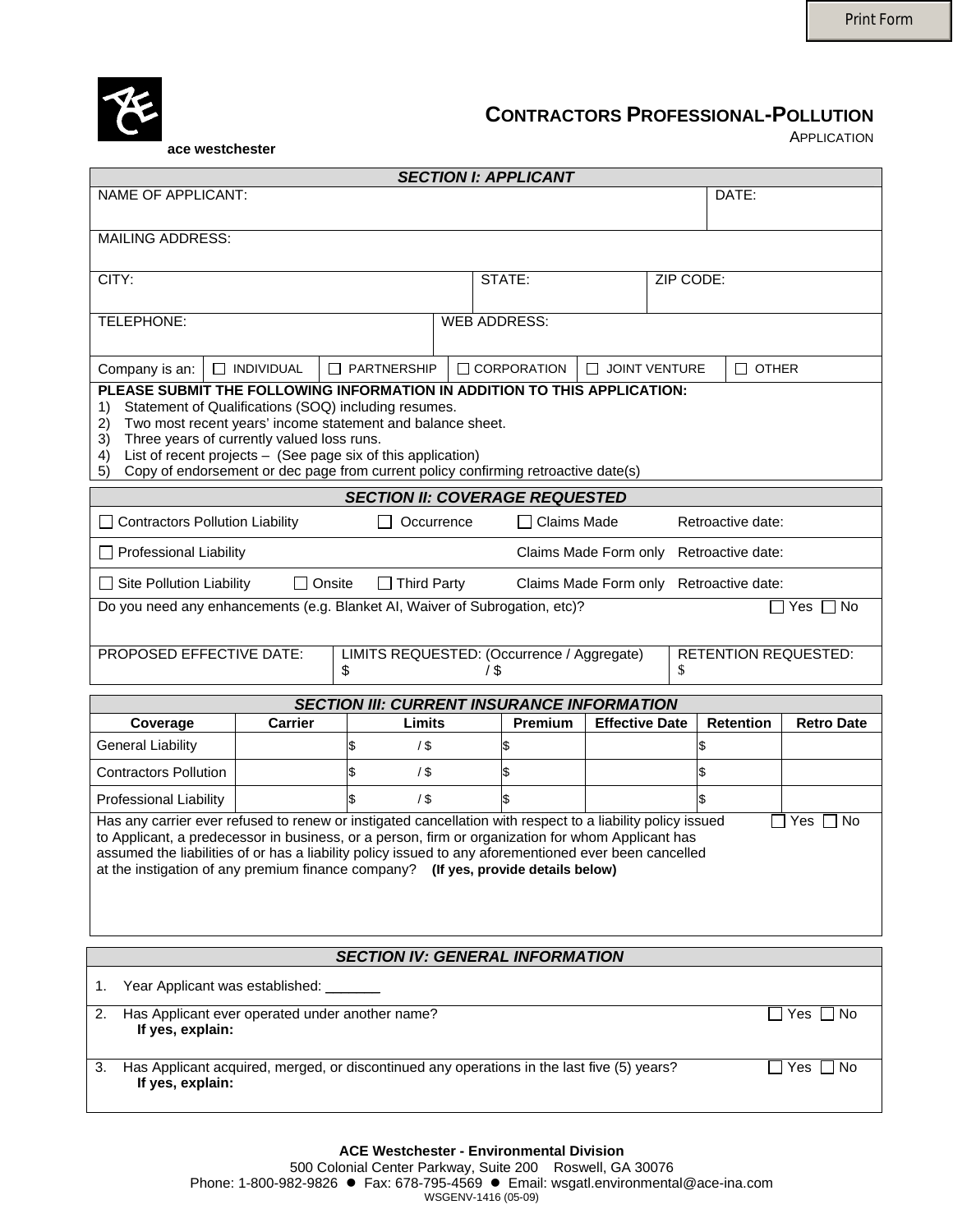| 4. | Does Applicant have:<br><b>Subsidiaries</b><br>□ Parent Company □ Other Related Entities<br>If yes, explain:                                                                              |                            |
|----|-------------------------------------------------------------------------------------------------------------------------------------------------------------------------------------------|----------------------------|
|    | Do you share employees?<br>If yes, explain:                                                                                                                                               | $\square$ Yes $\square$ No |
|    | Please list Other Named Insureds:                                                                                                                                                         |                            |
| 5. | Is coverage intended for a Joint Venture?                                                                                                                                                 |                            |
|    | If yes, explain:                                                                                                                                                                          |                            |
| 6  | Does Applicant have any branch offices?<br>If yes, where?                                                                                                                                 | Yes [<br>∩ No              |
| 7. | Detail geographical extent of operations:<br>- % Foreign (Provide geographical locations of all foreign projects)<br>% Domestic                                                           |                            |
| 8. | List the State(s) in which your work is performed:                                                                                                                                        |                            |
| 9. | Breakout of Personnel: (**Need copies of resumes and any professional licenses for person)                                                                                                |                            |
|    | Field Personnel:<br>Principals:                                                                                                                                                           |                            |
|    | <b>Construction Managers:</b><br>Other:<br>Licensed Professionals**:                                                                                                                      |                            |
|    | Project Managers:                                                                                                                                                                         |                            |
|    | <b>SECTION V: BUSINESS PRACTICES &amp; SAFETY PROTOCOL</b>                                                                                                                                |                            |
| 1. | Does Applicant use a standard written contract with its clients?                                                                                                                          | Yes $\Box$ No              |
|    | If yes, please answer the following and include a copy of your standard contract                                                                                                          |                            |
| 2. | What percentage of your projects are contracted using:                                                                                                                                    |                            |
|    | %<br><b>Applicants Standard Contract</b>                                                                                                                                                  |                            |
|    | %<br>Letter of Agreement                                                                                                                                                                  |                            |
|    | $\%$<br>Client's contract form                                                                                                                                                            |                            |
|    | %<br>Verbal agreement                                                                                                                                                                     |                            |
| 3. | %<br>Other:<br>Does Applicant's standard contract contain a limitation of liability clause?                                                                                               | Yes $\Box$ No              |
|    | If yes, to what extent is liability limited?                                                                                                                                              |                            |
| 4. | What percentage of Applicant's work is subcontracted out?                                                                                                                                 | %                          |
|    | What percentage of Applicant's subcontractors and subconsultants are hired under a written,<br>standard subcontract? (Attach a copy of the standard subcontract)                          | %                          |
| 6. | Describe the minimum insurance requirements for subcontractors and subconsultants:                                                                                                        |                            |
|    | <b>General Liability</b>                                                                                                                                                                  |                            |
|    | <b>Contractors Pollution</b>                                                                                                                                                              |                            |
|    | <b>Professional Liability</b>                                                                                                                                                             |                            |
| 7. | How are non-standard client and/or subcontract agreements reviewed?<br>□ Attorney: In-house □ Agent Reviews<br>$\Box$ Attorney: Outside<br>$\Box$ Staff ( <i>please describe</i> )        |                            |
| 8. | Does Applicant have written in-house quality control procedures?                                                                                                                          | $\Box$ Yes $\Box$ No       |
| 9. | Does Applicant have written in-house health and safety procedures?<br><b>Please forward Table of Contents</b>                                                                             | $\square$ Yes $\square$ No |
|    | 10. Does Applicant have a written Hazardous Communication Program?                                                                                                                        | $\Box$ Yes $\Box$ No       |
|    | 11. Does Applicant have an in-house continuing education program?<br>If YES, please describe. If NO, please describe how your professional receives continuing<br>education and training: | $\Box$ Yes $\Box$ No       |
|    | 12. Does Applicant belong to any professional society memberships?<br>If YES, please list all of them:                                                                                    | Yes  <br>– I No            |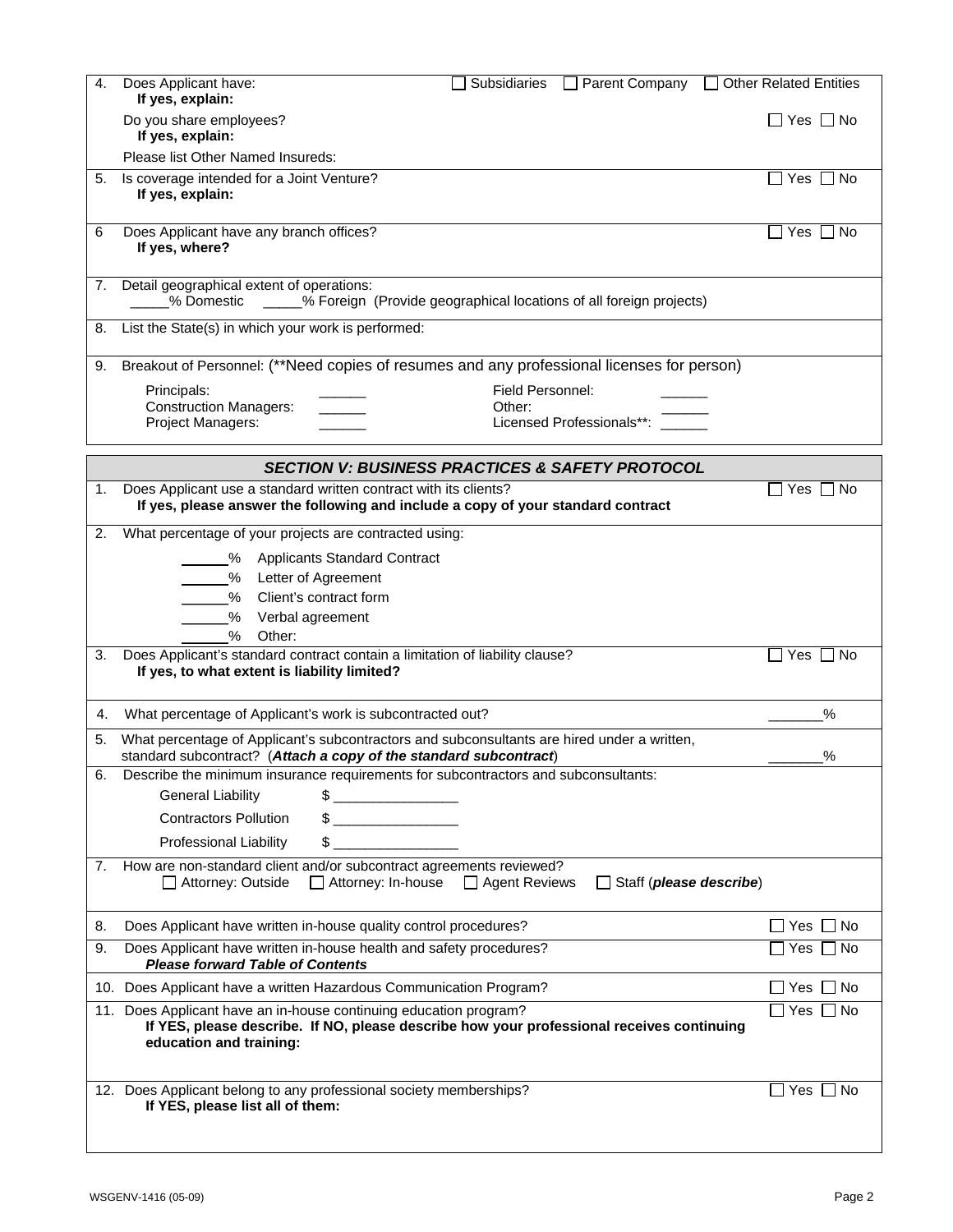|  | <b>SECTION VI: GROSS REVENUE</b> |
|--|----------------------------------|
|--|----------------------------------|

 $\frac{1}{3}$  Fiscal Year Period **Fiscal Year Period Fiscal Year Period Fiscal Year Period**  $\frac{1}{2}$   $\frac{1}{2}$   $\frac{1}{2}$   $\frac{1}{2}$  prior year's revenue

## **\$ \_\_\_\_\_\_\_\_\_\_\_\_\_\_\_\_\_\_ Estimated gross revenue for the next 12 months**

| <b>SECTION VII: PROFESSIONAL SERVICES</b>        |                               |                                     |                 |  |
|--------------------------------------------------|-------------------------------|-------------------------------------|-----------------|--|
| <b>PROFESSIONAL SERVICES</b>                     | Design-Build<br>(Yes) or (No) | <b>Projected Revenues</b><br>(Fees) | % Subcontracted |  |
| Architecture                                     |                               | \$                                  | ℅               |  |
| Civil Engineering                                |                               | \$                                  | %               |  |
| <b>Construction Management</b>                   |                               | \$                                  | %               |  |
| <b>Electrical Engineering</b>                    |                               | \$                                  | $\%$            |  |
| <b>Environmental Engineering</b>                 |                               | \$                                  | %               |  |
| <b>Geotechnical Engineering</b>                  |                               | \$                                  | %               |  |
| <b>HVAC Engineering</b>                          |                               | \$                                  | %               |  |
| Land Surveying                                   |                               | \$                                  | $\frac{9}{6}$   |  |
| Landscape Architecture                           |                               | \$                                  | $\%$            |  |
| Marine Engineering                               |                               | \$                                  | $\frac{1}{2}$   |  |
| <b>Mechanical Engineering</b>                    |                               | \$                                  | $\%$            |  |
| Mining Engineering                               |                               | \$                                  | %               |  |
| Oil & Gas Well Engineering                       |                               | \$                                  | $\%$            |  |
| <b>Process Engineering</b>                       |                               | \$                                  | $\frac{9}{6}$   |  |
| Project Management                               |                               | \$                                  | %               |  |
| <b>Structural Engineering</b>                    |                               | \$                                  | %               |  |
| OTHER (specify)                                  |                               | \$                                  | $\%$            |  |
| Total Revenues (Fees) for Professional Services: |                               | \$.                                 | $\%$            |  |

| <b>SECTION VIII: CONTRACTING OPERATIONS</b> |                           |                          |  |  |
|---------------------------------------------|---------------------------|--------------------------|--|--|
| <b>CONTRACTING OPERATIONS</b>               | <b>Projected Revenues</b> | % Subcontracted          |  |  |
| Appliance Installation                      |                           | %                        |  |  |
| Asbestos or Lead Abatement                  | \$                        | %                        |  |  |
| <b>Carpentry or Framing</b>                 | \$                        | %                        |  |  |
| Concrete / Masonry                          | \$                        | %                        |  |  |
| Construction                                | \$                        | %                        |  |  |
| Demolition                                  | \$                        | $\overline{\%}$          |  |  |
| Demolition (interior only)                  | \$                        | %                        |  |  |
| Dredging                                    | \$                        | %                        |  |  |
| Drilling (environmental)                    | \$                        | %                        |  |  |
| Drilling (non-environmental)                | \$                        | $\overline{\frac{9}{6}}$ |  |  |
| Drywall                                     | \$                        | %                        |  |  |
| <b>EIFS</b>                                 | \$                        | $\frac{0}{0}$            |  |  |
| Electrical                                  | \$                        | %                        |  |  |
| Excavation / Grading                        | \$                        | %                        |  |  |
| <b>Fire/Water Restoration</b>               | \$                        | $\frac{0}{0}$            |  |  |
| Fire Suppression/Sprinklers                 | \$                        | $\frac{0}{0}$            |  |  |
| Flooring                                    | \$                        | %                        |  |  |
| Glazier / Glass & Window                    | \$                        | %                        |  |  |
| Home Building                               | \$                        | %                        |  |  |
| <b>HVAC/Mechanical Refrigeration</b>        | \$                        | %                        |  |  |
| Insulation (no abatement)                   | \$                        | %                        |  |  |
| Landscaping                                 | \$                        | %                        |  |  |
| Logging                                     | \$                        | %                        |  |  |
| Maintenance or Janitorial                   | \$                        | %                        |  |  |
| Masonry                                     | \$                        | %                        |  |  |
| Oil/Gas Service Work                        | \$                        | %                        |  |  |
| Painting                                    | \$                        | $\frac{0}{0}$            |  |  |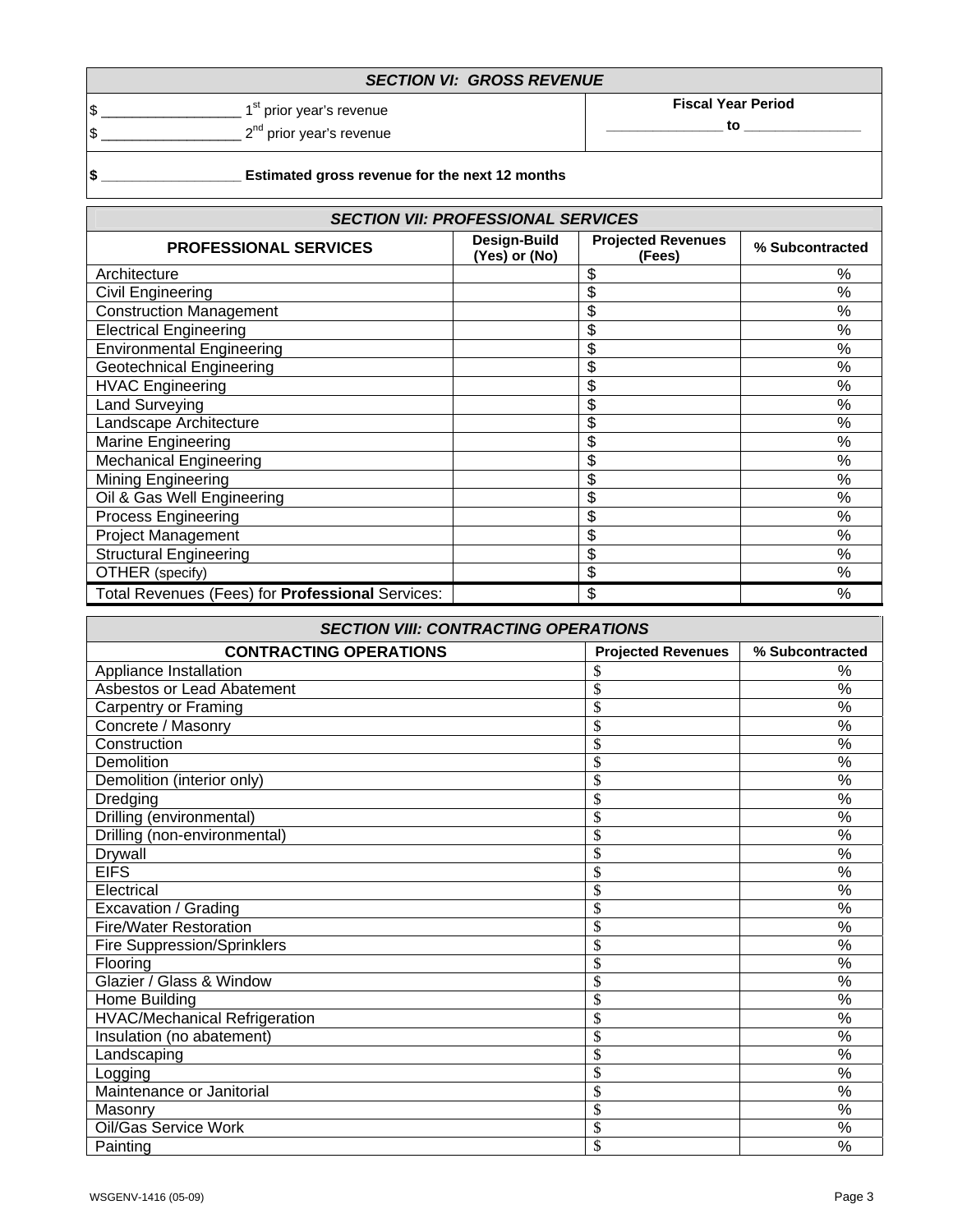| Paving                                                       | %    |
|--------------------------------------------------------------|------|
| Pesticide, Herbicide and Fertilizer application (non-aerial) | %    |
| <b>Plastering or Stucco</b>                                  | $\%$ |
| Plumbing                                                     | %    |
| Roofing                                                      | %    |
| Sandblasting                                                 | %    |
| <b>Scaffold Erection (exterior)</b>                          | %    |
| Sewer/Septic Cleaning and Maintenance                        | %    |
| Sewer and Water Line Installation and Maintenance            | %    |
| <b>Street &amp; Road Construction</b>                        | %    |
| Tunneling                                                    | %    |
| Waterproofing/Fireproofing                                   | %    |
| OTHER (specify)                                              | %    |
| Total Revenue for CONTRACTING Operations:                    | %    |

| SECTION IX: Percentage of Above Revenues from the Following Types of Projects (100%) |      |                             |      |  |
|--------------------------------------------------------------------------------------|------|-----------------------------|------|--|
| Airports                                                                             | ℅    | <b>Nuclear</b>              | $\%$ |  |
| Apartments                                                                           | %    | <b>Office Buildings</b>     | $\%$ |  |
| <b>Assisted Living</b>                                                               | %    | <b>Parking Facilities</b>   | %    |  |
| <b>Bridges</b>                                                                       | %    | Petrochemical               | $\%$ |  |
| Churches                                                                             | %    | Potable Water Systems       | $\%$ |  |
| Condominiums                                                                         | %    | <b>Power Plants</b>         | %    |  |
| <b>Convention Centers</b>                                                            | %    | Residential - Townhomes     | $\%$ |  |
| Dams                                                                                 | %    | Residential - Single family | $\%$ |  |
| Food Processing                                                                      | $\%$ | Roads/Highways              | $\%$ |  |
| Harbors/Piers/Ports                                                                  | %    | Schools/Dorms               | $\%$ |  |
| Hospitals                                                                            | %    | Shopping Centers/Retail     | $\%$ |  |
| Hotels/Motels                                                                        | %    | Site Development            | $\%$ |  |
| Industrial                                                                           | %    | <b>Storm Water Systems</b>  | $\%$ |  |
| <b>Mass Transit</b>                                                                  | $\%$ | <b>Tunnels</b>              | $\%$ |  |
| <b>Medical Offices</b>                                                               | %    | Warehouses                  | $\%$ |  |
| <b>Military Housing</b>                                                              | %    | OTHER (specify)             | %    |  |
| Mines                                                                                | %    | <b>TOTAL</b>                | 100% |  |

|                | <b>SECTION X: CLAIMS HISTORY</b>                                                                                                                                                                                                                                                                                                                                                                                                                                                                                                                           |  |  |  |  |
|----------------|------------------------------------------------------------------------------------------------------------------------------------------------------------------------------------------------------------------------------------------------------------------------------------------------------------------------------------------------------------------------------------------------------------------------------------------------------------------------------------------------------------------------------------------------------------|--|--|--|--|
| 1 <sub>1</sub> | Has any claim, suit or notice of incident been made previously (last five years) against Applicant<br>No<br>Yes<br>(or Predecessor) or reported under any Commercial General Liability, Contractors Pollution Liability,<br>Professional Liability policies?<br>If yes, please provide details on additional paper: a) date claim was made; b) date of incident,<br>act or omission giving rise to the claim; c) name of claimant; d) nature of claim; e) amount paid<br>or estimated to be paid; and f) current status and/or final disposition of claim. |  |  |  |  |
| 2.             | Is any member of Applicant, or predecessor firm or any entity that the applicant wholly<br>No<br>Yes.<br>or partly owns, manages and/or controls aware of any circumstances that may result in any<br>claim, suit or notice of incident or occurrence against them?<br>If yes, please provide details on additional paper.                                                                                                                                                                                                                                 |  |  |  |  |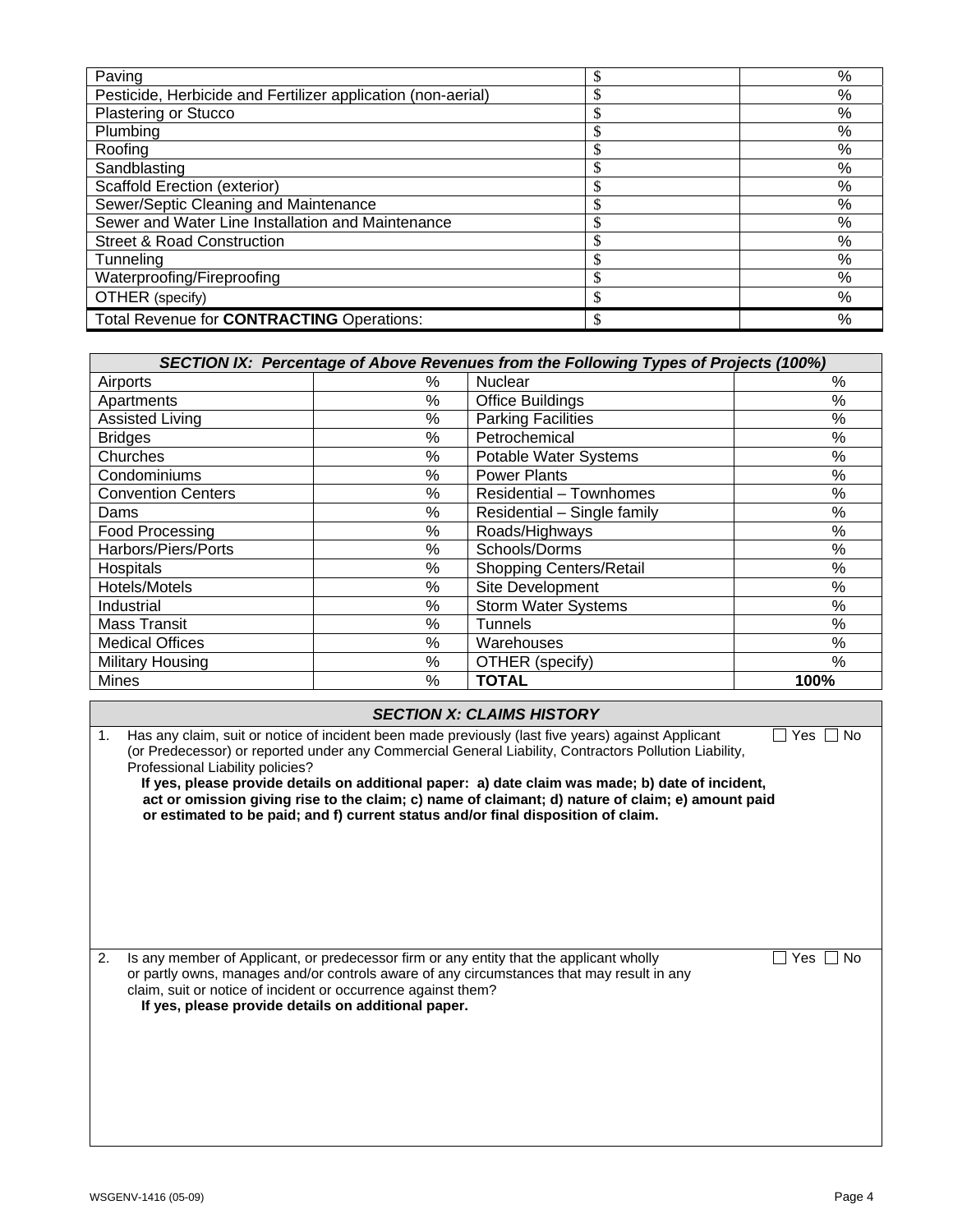| 3.<br>Has any member of Applicant, or predecessor firm or any entity that Applicant wholly<br>No<br>Yes<br>or partly owns, manages and/or controls been the subject of a disciplinary action as a<br>result of their professional activities?<br>If yes, please provide details on additional paper. |                                   |                                                                        |  |  |  |
|------------------------------------------------------------------------------------------------------------------------------------------------------------------------------------------------------------------------------------------------------------------------------------------------------|-----------------------------------|------------------------------------------------------------------------|--|--|--|
| 4.                                                                                                                                                                                                                                                                                                   | <b>Summary of Claims History:</b> |                                                                        |  |  |  |
|                                                                                                                                                                                                                                                                                                      | <b>Number of Claims</b>           | <b>Total Incurred</b> (Includes Paid Loss, Expense Paid, and Reserves) |  |  |  |
| <b>Current Year</b>                                                                                                                                                                                                                                                                                  | \$                                |                                                                        |  |  |  |
| 1 <sup>st</sup> Prior Year                                                                                                                                                                                                                                                                           | \$                                |                                                                        |  |  |  |
| 2 <sup>nd</sup> Prior Year<br>\$                                                                                                                                                                                                                                                                     |                                   |                                                                        |  |  |  |
| 3 <sup>rd</sup> Prior Year<br>\$                                                                                                                                                                                                                                                                     |                                   |                                                                        |  |  |  |
| <b>CURRENTLY VALUED LOSS RUNS MUST BE FURNISHED</b>                                                                                                                                                                                                                                                  |                                   |                                                                        |  |  |  |

**BY SIGNING THIS APPLICATION, THE APPLICANT WARRANTS TO THE COMPANY THAT ALL STATEMENTS MADE IN THIS APPLICATION INCLUDING ATTACHMENTS, ABOUT THE APPLICANT AND ITS OPERATIONS ARE TRUE AND COMPLETE, AND THAT NO MATERIAL FACTS HAVE BEEN MISSTATED IN THIS APPLICATION OR CONCEALED. COMPLETION OF THIS FORM DOES NOT BIND COVERAGE. THE APPLICANT'S ACCEPTANCE OF THE COMPANY'S QUOTATION IS REQUIRED BEFORE THE APPLICANT MAY BE BOUND AND A POLICY ISSUED.** 

**ANY PERSON WHO KNOWINGLY AND WITH INTENT TO DEFRAUD ANY INSURANCE COMPANY OR ANOTHER PERSON, FILES AN APPLICATION FOR INSURANCE OR STATEMENT OF CLAIM CONTAINING ANY MATERIALLY FALSE INFORMATION, OR CONCEALS INFORMATION FOR THE PURPOSE OF MISLEADING, COMMITS A FRAUDULENT INSURANCE ACT. SUCH AN ACT IS A CRIME AND SUBJECTS SUCH PERSON TO CRIMINAL AND CIVIL PENALTIES.** 

| <b>Name of Applicant</b>          |                           |
|-----------------------------------|---------------------------|
| Signature of Authorized Applicant | Signature of Broker/Agent |
| <b>Print Name</b>                 | <b>Print Name</b>         |
| <b>Title</b>                      | Agency Name               |
| Date                              | Date                      |

**ACE Westchester - Environmental Division**  500 Colonial Center Parkway, Suite 200 Roswell, GA 30076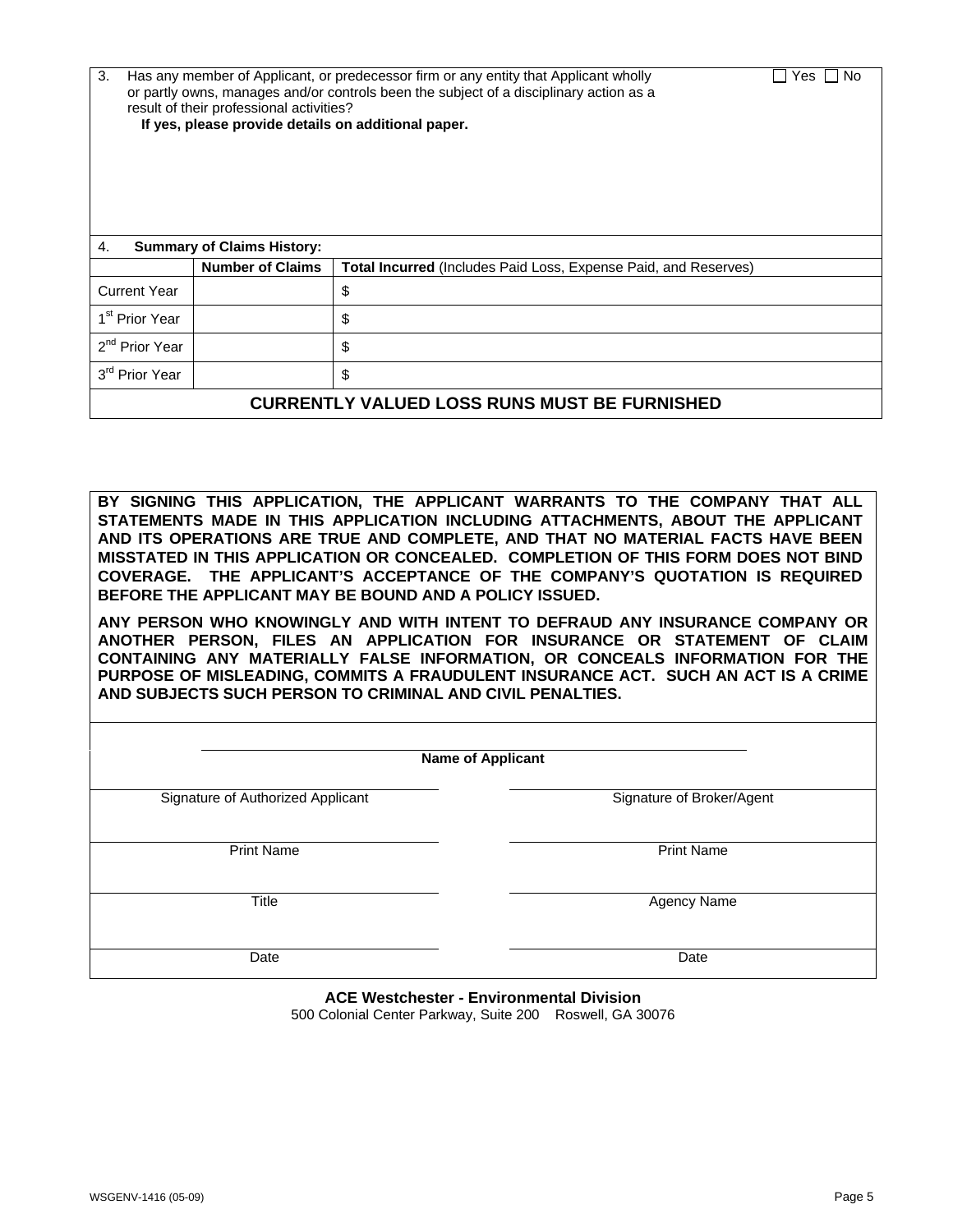

## **Recent Project Description**

| Project Name/Client:<br>1                                        |                    |                  |  |  |  |  |
|------------------------------------------------------------------|--------------------|------------------|--|--|--|--|
| Services Provided:                                               |                    |                  |  |  |  |  |
| Project Gross Revenue:<br><b>Start Date:</b><br>Completion Date: |                    |                  |  |  |  |  |
| Project Name/Client:<br>$\overline{c}$                           |                    |                  |  |  |  |  |
| Services Provided:                                               |                    |                  |  |  |  |  |
| Project Gross Revenue:                                           | <b>Start Date:</b> | Completion Date: |  |  |  |  |
| Project Name/Client:<br>3                                        |                    |                  |  |  |  |  |
| Services Provided:                                               |                    |                  |  |  |  |  |
| Project Gross Revenue:                                           | <b>Start Date:</b> | Completion Date: |  |  |  |  |
| Project Name/Client:<br>4                                        |                    |                  |  |  |  |  |
| Services Provided:                                               |                    |                  |  |  |  |  |
| Start Date:<br>Project Gross Revenue:<br>Completion Date:        |                    |                  |  |  |  |  |
| Project Name/Client:<br>5                                        |                    |                  |  |  |  |  |
| Services Provided:                                               |                    |                  |  |  |  |  |
| Project Gross Revenue:                                           | <b>Start Date:</b> | Completion Date: |  |  |  |  |
| Project Name/Client:<br>6                                        |                    |                  |  |  |  |  |
| Services Provided:                                               |                    |                  |  |  |  |  |
| Project Gross Revenue:                                           | Start Date:        | Completion Date: |  |  |  |  |
| Project Name/Client:<br>7                                        |                    |                  |  |  |  |  |
| Services Provided:                                               |                    |                  |  |  |  |  |
| <b>Start Date:</b><br>Project Gross Revenue:<br>Completion Date: |                    |                  |  |  |  |  |
| Project Name/Client:<br>8                                        |                    |                  |  |  |  |  |
| Services Provided:                                               |                    |                  |  |  |  |  |
| <b>Start Date:</b><br>Project Gross Revenue:<br>Completion Date: |                    |                  |  |  |  |  |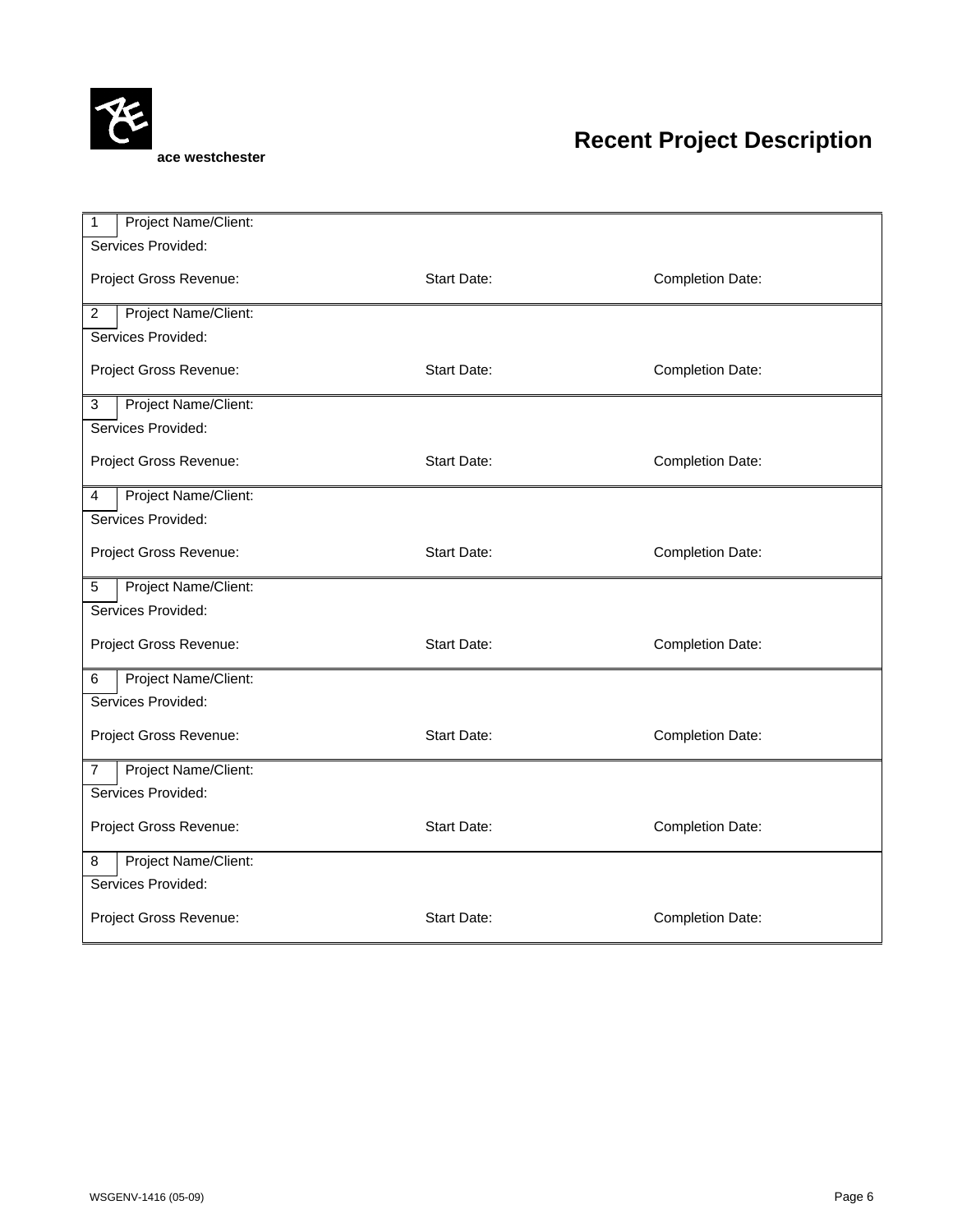

**Fungi/Mold Coverage Addendum**

For Contractors Professional-Pollution

|    | Have there been any incidents reported to your firm involving mold or any claims<br>involving mold brought against your firm?<br>If yes, please provide the details of each incident or claim:             |  |                             |               | $Yes$ $\Box$<br>. No       |  |
|----|------------------------------------------------------------------------------------------------------------------------------------------------------------------------------------------------------------|--|-----------------------------|---------------|----------------------------|--|
|    | 2. What percentage of your revenues are attributed to the following operations:                                                                                                                            |  |                             |               |                            |  |
|    | Residential / Multi-Family ______%                                                                                                                                                                         |  | Commercial / Office ______% |               | Schools<br>℅               |  |
|    | Hospitals/ Nursing Homes ______%                                                                                                                                                                           |  | <b>Hotels</b>               | $\frac{0}{0}$ | Other                      |  |
|    | 3. Percent of Residential work performed in the following states:<br>_____% California<br>- % Florida<br>_____% Texas<br>- % Hawaii                                                                        |  |                             |               |                            |  |
| 4. | Does your firm have written Standard Operating Procedures for Mold Operations?<br>If yes, please attach copy of Table of Contents                                                                          |  |                             |               | $\square$ Yes $\square$ No |  |
| 5. | Ace Westchester Environmental may provide Mold Awareness Training to the Insured<br>as part of this coverage. Please provide the following:                                                                |  |                             |               |                            |  |
|    | a. Insured Contact (Name, Title & Phone No.) to coordinate mold training services):                                                                                                                        |  |                             |               |                            |  |
|    |                                                                                                                                                                                                            |  |                             |               |                            |  |
|    | b. Personnel (account for each person only once, by primary function):<br>Number of Principals:<br>Number of Supervisors/ Forman: _________<br>Number of Field Supervisors:<br>Number of Office Personnel: |  |                             |               |                            |  |
| 6. | Does your contractual language hold you responsible for diagnosing or correcting<br>moisture problems that contribute to potential mold problems?<br>If yes, please attach copy of wording.                |  |                             |               | │ Yes │ No                 |  |
| 7. | Do you warrant against moisture problems that contribute to potential mold problems?<br>If yes, please attach copy of wording.                                                                             |  |                             |               | ∏ Yes ∏ No                 |  |
|    | 8. How do you handle and document existing moisture problems or mold encountered<br>during the performance of your work?                                                                                   |  |                             |               |                            |  |
| 9. | How do you communicate and document to the client that mold may or will be a problem<br>if existing moisture problems are not resolved?                                                                    |  |                             |               |                            |  |
|    | 10. If a complaint is received regarding moisture problems due to your work, what steps do you<br>take to correct the problem? What time frame does it take to complete the corrective action?             |  |                             |               |                            |  |
|    | 11. How do you handle and document potential health problems, allergic reactions, odor or<br>physical complaints or claims made against you?                                                               |  |                             |               |                            |  |
|    | 12. Have there been any incidents reported to your firm involving mold or any claims<br>involving mold brought against your firm?<br>If yes, please provide details of each incident or claim.             |  |                             |               | Yes ∐ No                   |  |